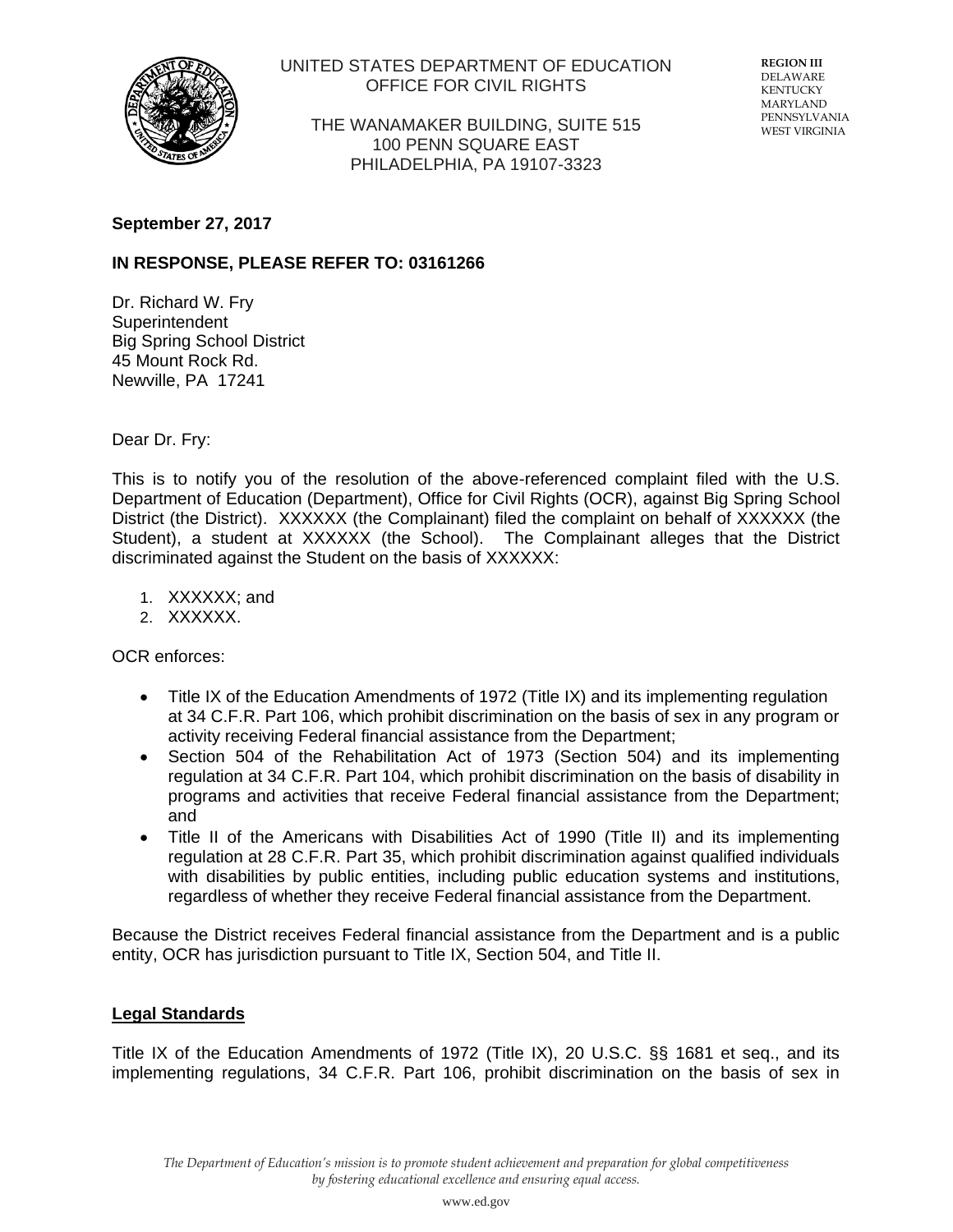education programs or activities operated by recipients of Federal financial assistance. Sexual harassment is unwelcome conduct of a sexual nature and is a form of sex discrimination prohibited by Title IX. Sexual harassment can include unwelcome sexual advances, requests for sexual favors, and other verbal, nonverbal, or physical conduct of a sexual nature, including acts of sexual violence.

When a student sexually harasses another student, the harassing conduct creates a hostile environment if the conduct is sufficiently serious that it interferes with or limits a student's ability to participate in or benefit from the recipient's program. If a recipient knows or reasonably should know about student-on-student or third party harassment that may create a hostile environment, Title IX requires the recipient to respond in a prompt and equitable manner by taking immediate action to eliminate the harassment, prevent its recurrence, and address its effects. These duties are a recipient's responsibility, regardless of whether a student has complained, asked the recipient to take action, or identified harassment as a form of discrimination. If, upon actual or constructive notice, a recipient delays responding to allegations of sexual harassment or responds inappropriately, the recipient's own action may subject a student(s) to a hostile environment. If it does, the recipient will be required to remedy the effects of both the initial sexual harassment and the effects of the recipient's failure to respond promptly and appropriately. A recipient's obligation to respond appropriately to sexual harassment complaints is the same regardless of the sex or sexes of the parties involved.

In determining whether a recipient has subjected an individual to discrimination on the basis of disability, OCR looks at whether there were any apparent differences in the treatment of similarly situated individuals on the basis of disability. If different treatment is established, OCR then considers whether the recipient has a legitimate, nondiscriminatory reason for the apparent difference in treatment and whether the reason provided by the recipient is a pretext for discrimination based on disability. When examining pretext, OCR examines whether the recipient treated the individual in a manner that was consistent with established policies and procedures, and whether there is any other evidence of disability discrimination.

### **Factual Background**

XX – paragraphs redacted – XX

# **Request to Resolve Complaint through a Voluntary Resolution Agreement**

Under OCR procedures, a complaint may be resolved before the conclusion of an investigation if a recipient asks to resolve the complaint by signing a Resolution Agreement and OCR determines that such a resolution is appropriate. The provisions of the Resolution Agreement must be aligned with the complaint allegations, the information obtained in the investigation to date, and be consistent with applicable regulations. Such a request does not constitute an admission of a violation on the part of the District, nor does it constitute a determination by OCR of any violation of our regulations.

Consistent with OCR's procedures, on December 14, 2016, the District requested to resolve the complaint through a Resolution Agreement. On September 26, 2017, the District signed this Agreement. As is our standard practice, OCR will monitor the District's implementation of the Agreement, a copy of which is enclosed. Accordingly, OCR is concluding its investigation of the allegation as of the date of this letter.

This letter is not intended nor should it be construed to cover any other issues regarding the District's compliance with Title IX, Section 504 and Title II, which may exist and are not